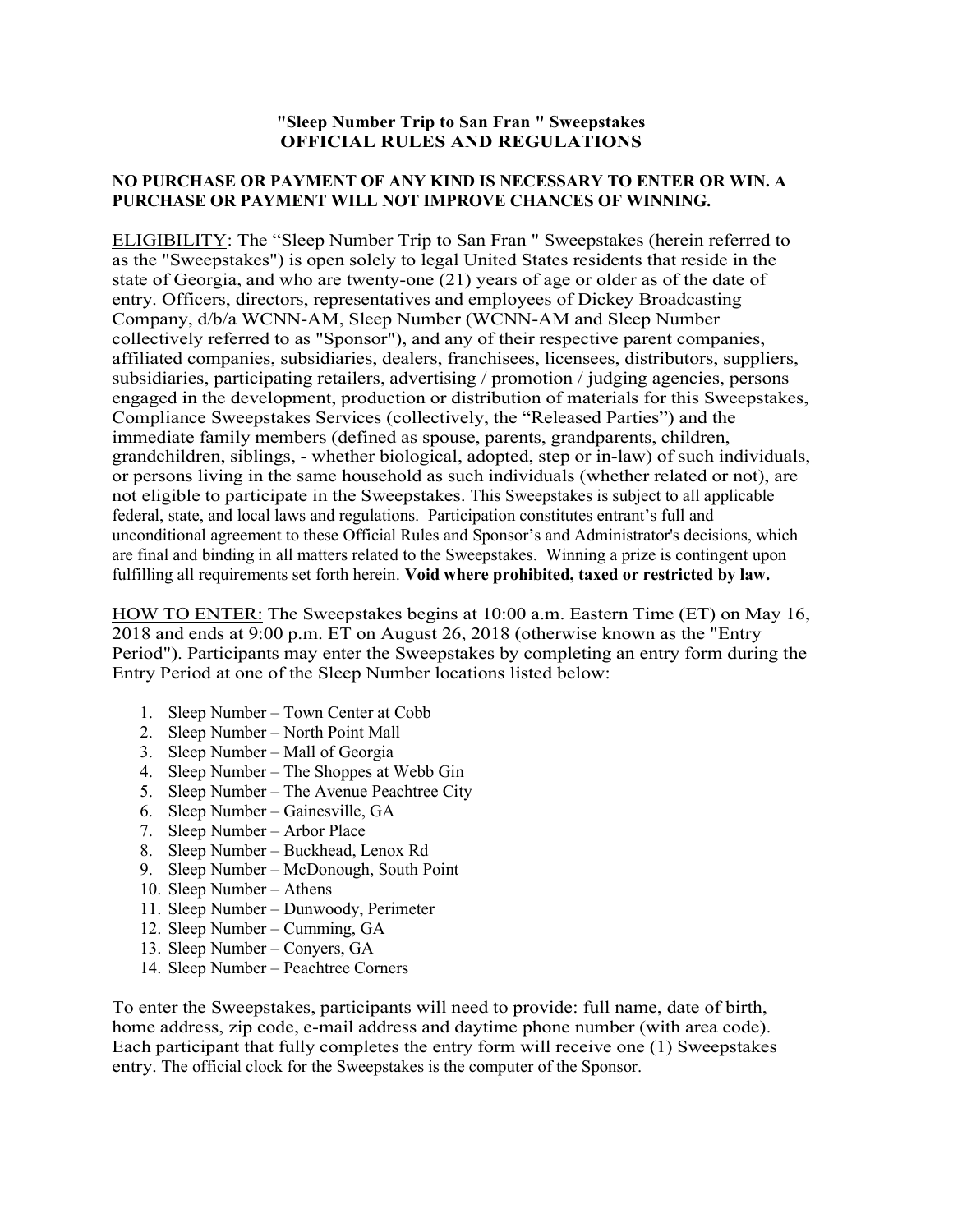Limit of one (1) entry per person regardless of method of entry. All required information must be completed to enter and to be eligible to win. Incomplete entries will be disqualified. Sponsor is not responsible for misdirected, late, incomplete, illegible, undelivered, or lost entries, which will be disqualified, or any unforeseen circumstances that may limit an individual's ability to participate in the Sweepstakes. Sponsor reserves the right, in its sole discretion, to void any and all entries of an entrant that submits more than the stated maximum limit of entries by using multiple/different addresses, identities, or any other methods, or who Sponsor believes has attempted to tamper with, influence or impair the administration, security, fairness, or proper play of this Sweepstakes. All entries become the property of the Sponsor and will not be acknowledged or returned.

WINNER SELECTION: The odds of winning depend upon the total number of eligible entries received prior to the random drawing during the Entry Period. One (1) Grand Prize Winner will be selected during a random drawing conducted on or around August 28, 2018, by the Administrator, an independent judging organization, whose decisions will be final and binding with respect to all aspects of the Sweepstakes. Prize Winner will be notified via telephone and/or email. If the Prize Winner cannot be reached, or does not reply, within one (1) day, an alternate prize winner will be selected, time permitting. Within two (2) days of such notification, the Prize Winner will need to provide proof of identity prior to receiving his/her prize. Non-compliance with any requirement or obligation may result in disqualification and selection of an alternate winner. Return of any prize notification as undeliverable may result in disqualification and selection of an alternate winner, solely at the Sponsor's discretion. Sponsor will use reasonable efforts to select an alternate winner, time permitting, but in the event one cannot be reasonably determined, such prize will not be awarded. Sponsor reserves the right to verify identification and eligibility of a potential Prize Winner before a prize will be awarded.

PRIZES: One (1) Grand Prize will be available to be awarded. The Grand Prize winner will receive roundtrip airfare for two (2) from Atlanta, GA to San Francisco, CA departing Atlanta on Sunday, September 9, 2018 and returning to Atlanta on Tuesday, September 11, 2018, a two (2) night hotel stay for two (2) at a TBD hotel in downtown San Francisco, CA from Sunday, September 9, 2018 – Tuesday, September 11, 2018, and two (2) lower level tickets to the Atlanta Braves vs. San Francisco Giants game on Monday, September 10, 2018 at AT&T Park. The Approximate Retail Value ("ARV") of the Grand Prize is \$TBD. The Grand Prize Winner will be solely responsible for all expenses incurred by them while redeeming his/her prize, including items such as: travel and transportation, lodging, parking, gratuities, taxes, and items of personal needs (beverages, meals, snacks, souvenirs, etc.). The Grand Prize Winner is responsible for their own travel plans, coordination, and expenses to the aforementioned destination. The total prize pool value to be awarded is **\$TBD**.

All prizes to be awarded are not transferable and cannot be redeemed for cash. The Prize Winner is responsible for the reporting and payment of all federal, state and local taxes (if any). Any portion of the Grand Prize not accepted by the Grand Prize Winner will be forfeited. Sponsor reserves the right at its sole discretion to substitute any prize (or prize component) with another prize (or prize component) of equal or greater value. Sweepstakes Administrator is not the supplier or guarantor of any prize. There are no substitutions unless specified by the Sponsor. The Sponsor and Released Parties are not in any way responsible or liable for damages, costs, or expenses of any kind resulting from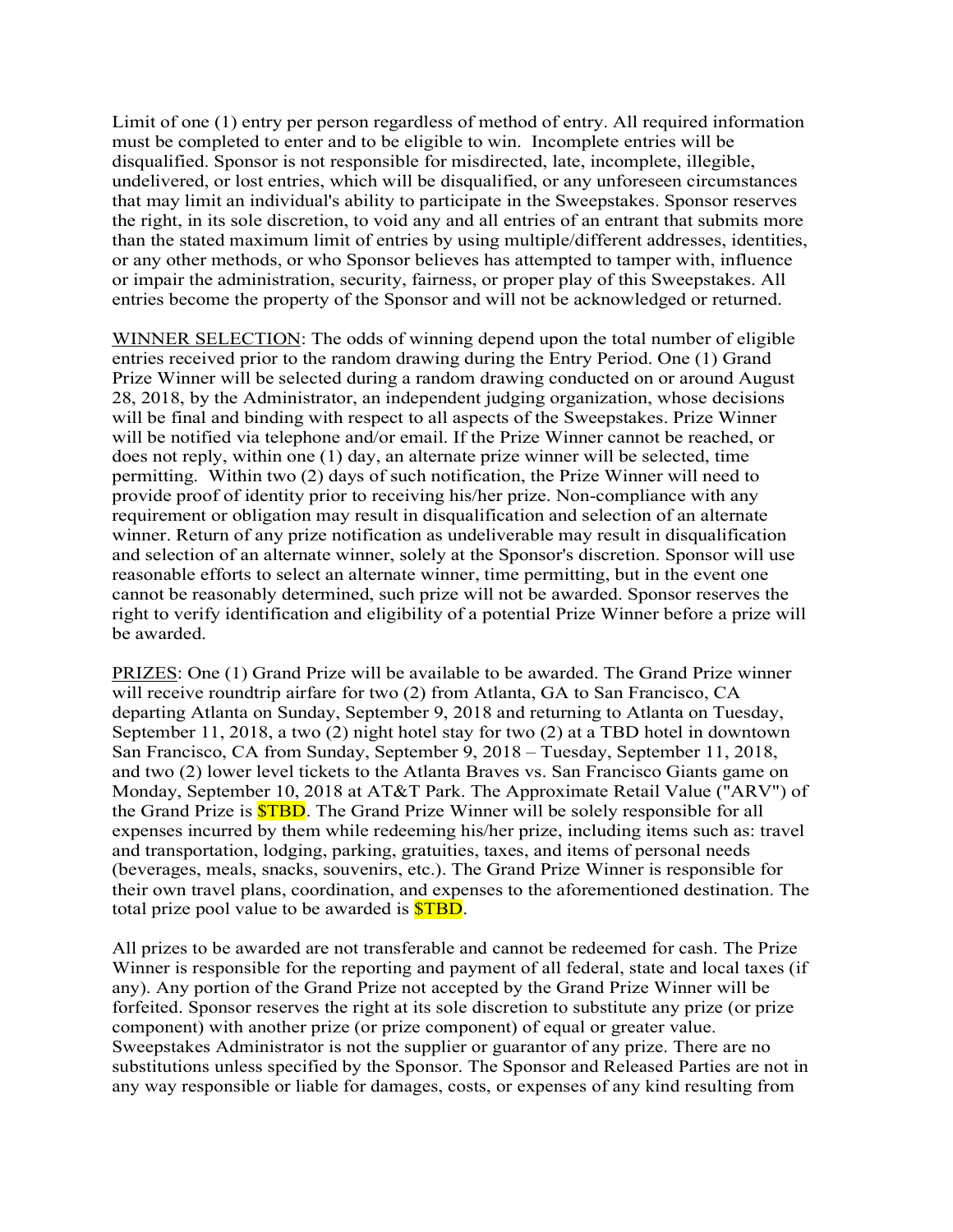shipping and handling, loss, cancellation, delay, rescheduling, postponement, use or misuse of any prize awarded in this Sweepstakes.

GENERAL CONDITIONS: The Sweepstakes is offered to eligible participants as specified in these official rules, but void where prohibited or restricted by law. All participants, as a condition of participation or entering in this Sweepstakes, agree to defend, indemnify, release and hold harmless Dickey Broadcasting Company d/b/a WCNN-AM, Sleep Number and its affiliates, and the officers, directors, and employees, of Sponsor and of its affiliates, and Released Parties from and against any and all liability, loss, claims, damages, injuries or actions of any kind whatsoever, without limitation, for injuries, death, damages, or losses to persons or property, as well as any claims based on publicity rights or invasion of privacy, which may be sustained in connection with: (a) accessing the Sponsor's Web Site; (b) participating in any aspect of the Sweepstakes, including, without limitation, while preparing for, participating in and/or traveling to or from any prize or Sweepstakes-related activity; (c) the delivery, receipt, ownership, possession, use or misuse of any prize awarded; (d) viruses or any downloading or other problems with the Sweepstakes application; or (e) any typographical, production, printing, or other error in these Official Rules, advertisements, or the announcement of offering of any prize or Prize Winner. You accept and agree to be bound by these rules and the decisions of the Sponsor and Administrator relating to your participation in this Sweepstakes, selection of Prize Winner and awarding of prizes, whose decisions are final and binding in all respects. The Released Parties are not responsible for: (1) any incorrect or inaccurate information, whether caused by entrants, printing errors or by any of the equipment or programming associated with or utilized in the Sweepstakes; (2) computer error, electronic or technical malfunctions or failures of any kind, including but not limited to malfunctions, interruptions, or disconnections in phone lines or network hardware or software; (3) unauthorized human intervention in any part of the entry process or the Sweepstakes; (4) technical or human error which may occur in the administration of the Sweepstakes or the processing of entries; or (5) late, lost, undeliverable, damaged or stolen entries. Acceptance of a prize constitutes permission (except where prohibited by law) for the Sponsor to use the Prize Winner's name, photograph, likeness, statements, biographical information, voice and address (city and state) for any and all public relations, advertising and/or promotional purposes as determined by Sponsor, in all forms of media and by all manners (now and hereafter known), in perpetuity, without notice, consent, review or approval or further compensation. Sponsor makes no representations or warranties of any kind concerning the appearance, safety or performance of any prize. Prize Winner bears all liability and risk of loss or damage to his/her respective prize after it has been delivered. Sponsor is not responsible for events beyond the Sponsor's reasonable control that may jeopardize the administration, security, fairness, integrity or proper conduct of the Sweepstakes. The Sponsor reserves the right to disqualify any person who tampers with, or intentionally infects with a virus, any of the networks, servers or computers that are used in this Sweepstakes. Any attempt by any person to undermine the legitimate operation of the Sweepstakes may be a violation of criminal and civil law, and, should such an attempt be made, Sponsor reserves the right to seek damages from any such person to the fullest extent permitted by law. Sponsor reserves the right to suspend or terminate the Sweepstakes, in whole or in part, at any time, without notice, and award the prizes using all non-suspect eligible entries received as of or after (if applicable) this termination or suspension date in the event that, in the sole discretion of Sponsor, the administration, security, fairness, integrity, or proper conduct of the Sweepstakes is jeopardized. The names of individuals, groups, companies, products and services mentioned herein, and any corresponding likenesses, logos and images thereof reproduced herein, have been used for identification purposes only and may be the copyrighted properties and trademarks of their respective owners. The mention of any individual, group or company, or the inclusion of a product or service as a prize, does not imply any association with or endorsement by such individual, group or company or the manufacturer or distributor of such product or service and, except as otherwise indicated, no